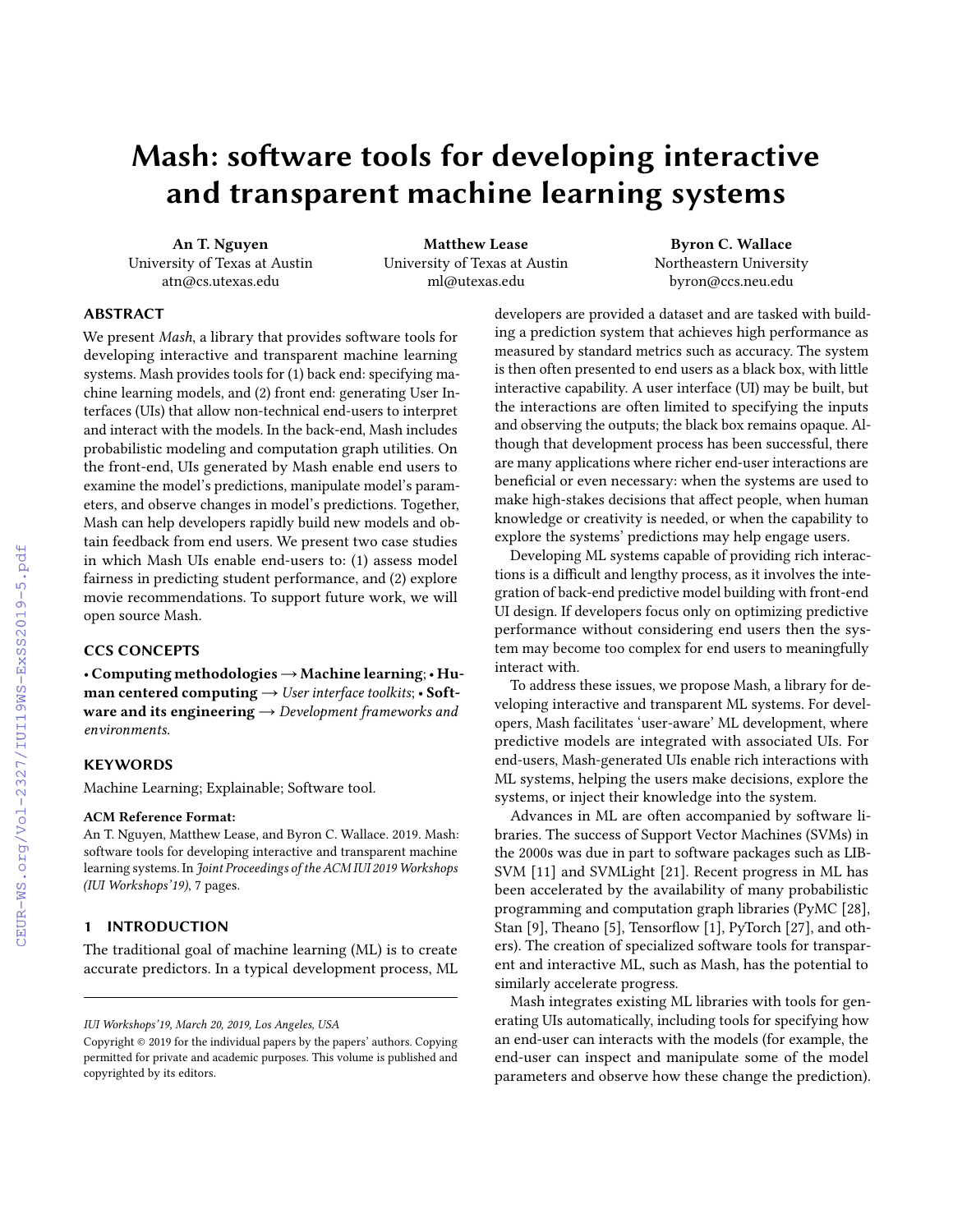IUI Workshops' 19, March 20, 2019, Los Angeles, USA A. Nguyen et al.

Given these tools, developers can build systems with endusers in mind: they can construct or identify intelligible components in the systems to expose to end users. For instance, developers may define a model with a sparsity constraint (requiring a large number of parameters to be zeros) and define the UI to include only non-zero parameters for users to interact with.

We demonstrate the applicability of Mash in two case studies. First, we consider predicting student performance using linear regression, mixed effects model, and neural networks. Such predictions can be used to make important decisions, which may raise the question of fairness. For example, a ML system that supports student admission decisions [\[36\]](#page-6-0) must be fair with respect to race and gender. Second, we present an interactive movie recommendation UI powered by probabilistic matrix factorization [\[31\]](#page-6-1), allowing users to directly manipulate model parameters to explore recommendations.

### 2 RELATED WORK

#### Model visualization

Software tools for visualizing ML models exist: TensorBoard [\[1\]](#page-5-0), ShinyStan [\[9\]](#page-5-1), ModelTracker [\[4\]](#page-5-2) and others [\[19\]](#page-6-2). However, they aim at helping developers debug models, or helping expert users (who have ML knowledge) understand and deploy systems. Tools that aim at non-expert users (Tensorflow Playground or ConvnetJS) are mainly educational and are used in toy problems. In contrast, we aim at helping developers generate UIs to assist non-expert end-users in interpreting and interacting with ML models in real world problems.

The recently released What-if tool<sup>[1](#page-1-0)</sup> enables the manipulation of the data to observe how the prediction changes. Mash goes further in enabling the manipulation of the internal model parameters. Furthermore, What-if is a post-hoc tool on built models, while Mash is a development tool for building models.

#### Interpretable machine learning

Two main directions in this area are developing inherently interpretable models, and (2) probing black box models to generate explainations. In the first direction, popular methods are decision trees [\[29\]](#page-6-3), sparse linear models [\[33\]](#page-6-4), and additive models [\[10\]](#page-5-3)). Although these methods facilitate user interpretation, their predictive performance can be limited.

In the second direction, recent work has considered using a simpler model to approximate a complex black-box model [\[30\]](#page-6-5) or finding the most influential training examples [\[22\]](#page-6-6)) for each test instance. These methods can provide insights into black-box models. However, their explanations

<span id="page-1-1"></span>

Figure 1: Mash and its main dependencies.

may not be faithful since they are simpler approximations to complex models.

There has also been concern that 'interpretable' is not a well-defined concept [\[24\]](#page-6-7), and that a more 'rigorous science' is needed [\[14\]](#page-5-4). Other than providing the tools for developers, we see Mash as a framework toward a 'science of ML interpretation'. By building the general tools instead of focusing on a model or an application, we expect to see general principles for ML interpretation.

#### Interactive machine learning:

Work in this area aims at using human interaction to improve ML systems [\[3\]](#page-5-5) in a number of applications: image segmentation [\[15\]](#page-5-6), text classification [\[23\]](#page-6-8), and image search [\[16\]](#page-5-7). Our work aims at creating the tools for building UIs that enable the interaction between humans and ML systems. We focus on system transparency, although user interaction can be used to improve system prediction performance.

#### Development tools for human computation

Turkit [\[25\]](#page-6-9) is a tool for developing iterative crowdsourcing tasks, such as iteratively improving text [\[6\]](#page-5-8). Jabberwocky [\[2\]](#page-5-9) provides a programming environment for social computing. These tools have roughly the same goal: providing an abstraction layer connecting back-end and front-end components in order to help developers focus on high-level ideas in human computation algorithms. Mash has a similar goal for developing ML systems.

#### 3 BACKGROUND

#### Computation graphs

Computation graph libraries (Theano [\[5\]](#page-5-10), Tensorflow [\[1\]](#page-5-0), PyTorch [\[27\]](#page-6-10) and others) provide the tools for defining operators (from scalars, vectors, and matrices to tensors) and operations (arithmetic, indexing, conditioning). The key functionality of these libraries is automatic differentiation, which enables gradient based parameter learning. In the development of new deep neural networks models, these computation graph libraries have become essential: without them, developers would need to tediously derive gradients for all variables in the networks (and repeat after every change).

<span id="page-1-0"></span><sup>1</sup>[https://ai.googleblog.com/2018/09/the-what-if-tool-code-free-probing-of.](https://ai.googleblog.com/2018/09/the-what-if-tool-code-free-probing-of.html) [html](https://ai.googleblog.com/2018/09/the-what-if-tool-code-free-probing-of.html)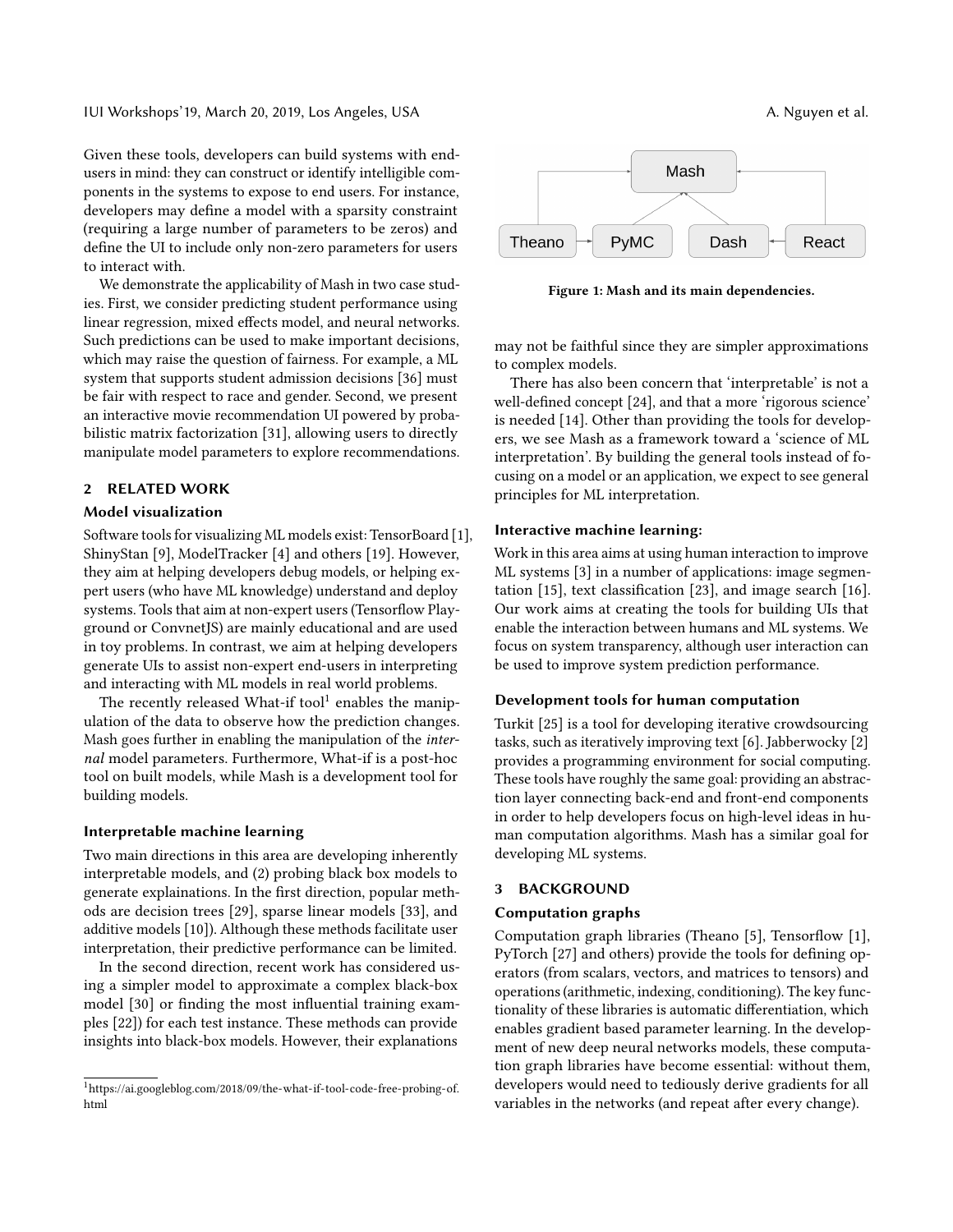Mash: software tools for developing interactive

#### Probabilistic programming

Probabilistic programming systems (PyMC [\[28\]](#page-6-11), Stan [\[9\]](#page-5-1), BUGS [\[32\]](#page-6-12), Anglican [\[34\]](#page-6-13) and others) provide the tools for defining probabilistic models, which are probability distributions over a collection of random variables. Probabilistic models can also be interpreted as computation graphs in which the operators (scalars, vectors, ...) are 'lifted' from fixed values to random variables. Similar to automatic differentiation, probabilistic programming systems provide the key functionality of automatic inference: infering the distribution over all variables given the observed data. Markov Chain Monte Carlo [\[17\]](#page-5-11) and Variational Inference [\[35\]](#page-6-14) are two families of commonly implemented automatic inference methods.

Probabilistic modeling is the foundation for many popular ML algorithms: mixture models, probabilistic matrix factorization for recommendation [\[31\]](#page-6-1), Latent Dirichlet Allocation (LDA) topic models [\[7\]](#page-5-12), and others. The advantage of a probabilistic approach is the clear meaning of variables in the models and the uniform representation of uncertainty. However, this approach often does not scale well to very large datasets.

#### 4 SYSTEM

Mash uses Theano [\[5\]](#page-5-10) for computation graphs, PyMC [\[28\]](#page-6-11) for probabilistic modeling,  $Dash<sup>2</sup>$  $Dash<sup>2</sup>$  $Dash<sup>2</sup>$  for web application building, and React<sup>[3](#page-2-1)</sup> for user interface rendering. Figure [1](#page-1-1) shows Mash and its dependencies on other tools.

Consider a linear regression model to predict student grades from two features: 'study time' and 'health' (we will later use this example as a case study). Linear regression simply assumes that the target (grade) is a linear combination of the features:

$$
\text{grade} = \alpha + \beta_S \times \text{studytime} + \beta_H \times \text{health} + \epsilon \qquad (1)
$$

where  $\alpha$ ,  $\beta$ <sub>S</sub>, and  $\beta$ <sub>H</sub> are the parameters to be learned and  $\epsilon$  is Normally distributed random noise. Taking a Bayesian approach, we place zero-mean Normal priors on all parameters. These priors help regularize parameter estimates to avoid over fitting.

Source code for using Mash to implement this model and specifying the UI is shown below:

```
1 import mash as ms
2 \quad m = ms. Model()3 # Assume data is a Pandas dataframe with 3 columns:
4 # studytime, health, and observed_grade
5 m.set_pd_data(data)
6
7 with m:
```
<span id="page-2-1"></span><span id="page-2-0"></span><sup>2</sup>https://github.com/plotly/dash/ <sup>3</sup>https://github.com/facebook/react

#### and transparent machine learning systems IUI Workshops' 19, March 20, 2019, Los Angeles, USA

<span id="page-2-2"></span>

Figure 2: UI generated by Mash for Linear Regression (with Bayesian priors) for predicting student grades.

```
8 # Priors on parameters
9 alpha = ms. Normal('alpha', mu=0, sd=10)
10 beta_S = ms.Normal('beta_S', mu=0, sd=10)
11 beta_H = ms. Normal('beta_H', mu=0, sd=10)
12 sigma = ms.HalfNormal('sigma', sd=1)
13
14 # Likelihood
15 grade = ms.Deterministic('Grade', alpha +
16 beta_S * m.data['studytime'] +
17 beta_H * m.data['health'])
18 observed_grade = ms.Normal('Observed_Grade',
19 mu=grade, sd=sigma,
20 observed=m.data['observed_grade'])
21
22 # Set the roles of variables
23 m.set_prediction(features=['studytime', 'health'],
24 params=[alpha, beta_S, beta_H],
25 predict=grade)
26
27 m.inference()
28
29 # Define UI
30 ui = ms.UI(model=m)
31 ui.add_sliders(['studytime', 'health',
32 'alpha', 'beta_S', 'beta_H', 'Grade'])
33 ui.run_server()
```
Figure [2](#page-2-2) shows the generated web UI, which consists of six sliders. The two data sliders (studytime and health) are set to their default values (they can also be set to the values of some test datapoints). The three model parameter sliders (alpha, beta\_S, and beta\_H) are set to the values that the model has learned from the training data. These first five sliders can be manipulated by the end-users, while the prediction slider (Grade) reacts to these manipulations. For example, if an end-user moves the 'studytime' slider, the 'Grade' slider will move to the model's predicted grade for a student with the selected study time. End-users can also move a model parameter slider such as alpha and observe the change in the model's prediction. This interaction may help end-users make sense of how the model works internally. The overall UI also provides transparency in letting endusers see and interact with model's parameters. We note that the developers make the decisions on which data features and model parameters to add to the UI. There is a trade-off between adding all parameters for more transparency vs. adding fewer parameters for easier end-user sense-making.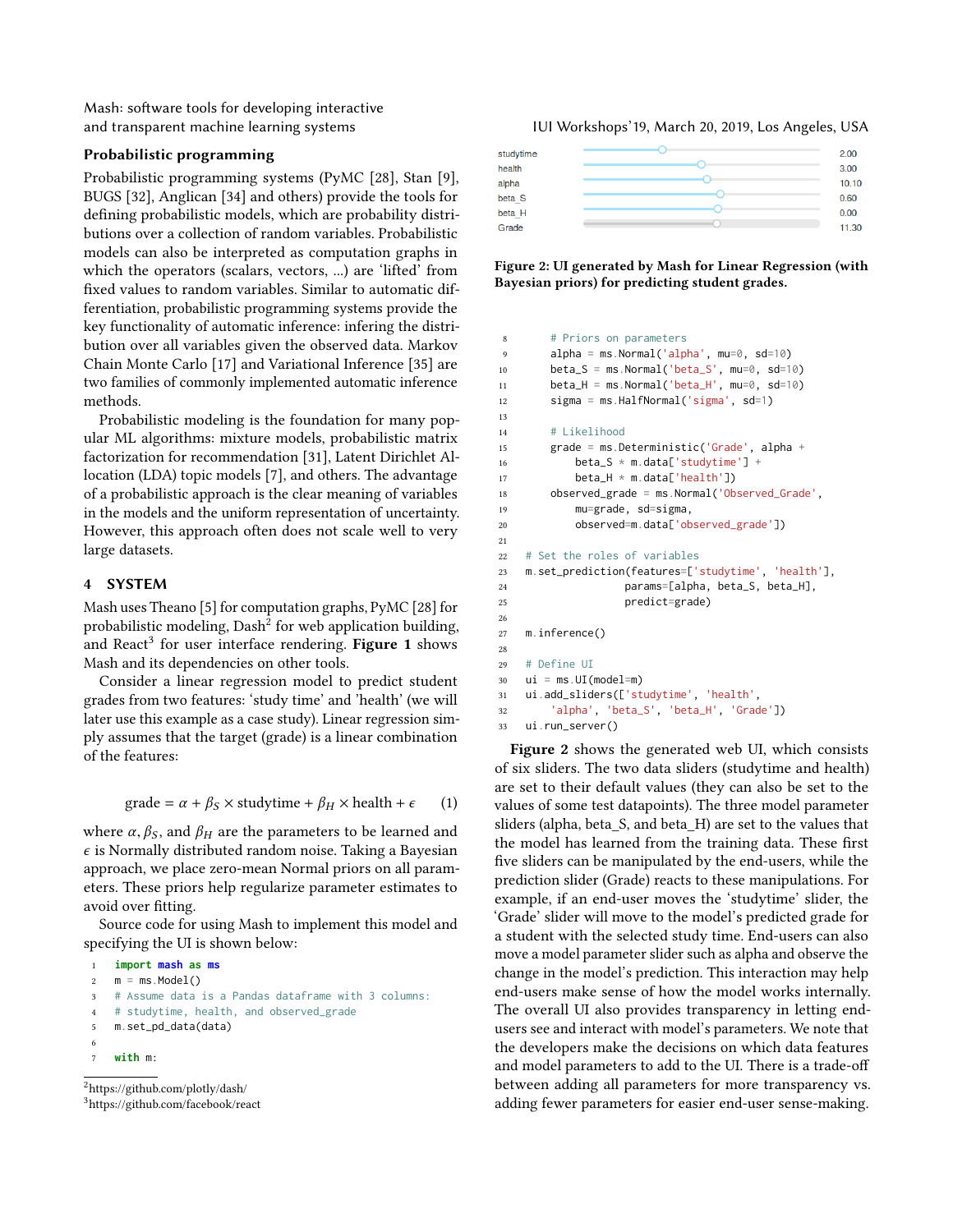IUI Workshops' 19, March 20, 2019, Los Angeles, USA A. Nguyen et al.

In general, developers use Mash by declaring an ML model and declaring the corresponding UI. Under the hood, Mash creates a PyMC probabilistic model, extracts a Theano computation graph, matches the UI elements to features or model parameters, sets up callbacks for handling interactions, and renders the interface.

For back-end ML model building, Mash provides:

- Placeholders for data.
- Common probability distribution (e.g. Normal).
- Operations on data or model parameters (arithmetic, indexing, and matrix operations).

For front-end UI, Mash provides:

- Sliders for manipulating data or parameters, or for observing model's predictions.
- Graphs for plotting data.
- Markdown text for explaining the model and instructing end-users.

Mash also connects back-end and front-end components automatically, enabling developers to focus on declaring what they want in the ML model and the UI.

#### 5 CASE STUDIES

#### Predicting student performance

Some institutions have used ML systems to support making student admission decisions to their programs [\[36\]](#page-6-0), due to the rapid increase in the number of applicants. Although reducing the workload for the admission committee, these systems raise the issue of fairness and transparency: how do we know these systems do not discriminate between students based on race or gender, even though these attributes are not used as features for the predictors? For example, a common feature is the student's current school. If a system has a negative weight on an all-female school then that system may discriminate between students based on gender (although it is also possible that the system has correctly identified a school with low quality teaching). Fairness in ML is an active research area, such as in the context of credit rating or criminal justice. Many criteria for fairness have been proposed [\[26\]](#page-6-15), such as equality of opportunity [\[18\]](#page-6-16) or demographic parity [\[8\]](#page-5-13), but there is still no consensus. Technical criteria may provide some insight, but fairness is a more complex concept, which necessitates human interpretation.

In this case study, we address the issue by making the system transparent to the end-users, who might be responsible for making admissions decisions. We use the Student Performance Dataset from the UCI repository [\[12,](#page-5-14) [13\]](#page-5-15) and implement three models: linear regression, a mixed effects model, and neural networks.

Our linear regression implementation is presented in the previous section. In this case study, to help end-users assess model fairness, we include an interactive histogram of the

<span id="page-3-0"></span>

Figure 3: The interactive histogram showing the model's predicted grades by student gender: the x-axis is the grade, the y-axis is the number of students in the provided test dataset.

model's predictions with respect to student gender (**Figure**) [3](#page-3-0)):

1 m.set\_pd\_test\_data(test\_data)

2 ui.add\_test\_histogram(hue='gender')

The interactive histogram reacts to end-users' manipulations of the model parameters. If the end-users determine that there are biases, they can try to manipulate model parameters to reduce these biases. Other visualization techniques for assessing fairness are possible. For example, another histogram may show the distribution of the prediction errors for each gender.

Our mixed effects model extends linear regression in specifying a random effect on the intercept parameter  $\alpha$  based on the school that the student attends<sup>[4](#page-3-1)</sup>:

```
1 school_alphas = ms.Normal('school_alphas',
2 \text{ mu} = \text{alpha}, \text{ sd}=1, \text{ shape}=(2,))3 grade = ms.Deterministic('Grade',
4 school_alphas[m.data['school']] +
5 beta_S * m.data['studytime']
        6 beta_H * m.data['health'])
```
In the dataset, there are two schools called MS and GP. The first line generated an intercept  $\alpha$  for each school. Next, in line 4, we select the intercept based on the school that the student attends (m.data['school'] is 0 if the school is MS and 1 if the school is GP). Figure [4](#page-4-0) shows our interface, in which end-users can specify the school of the student (in addition to study time and health). End-users can also inspect and manipulate the intercept  $\alpha$  for each of the two schools.

For (Bayesian) neural networks, we implement a model with two hidden units, F0 and F1. The model's parameters are: weights from the inputs to the hidden units, and weights from the hidden units to the final grade prediction. The value of a hidden unit is a linear combination of the inputs passed through a non-linear activation function (we use the tanh

<span id="page-3-1"></span> ${}^{4}{\rm This}$  random effect can be written in R formula as (alpha|school)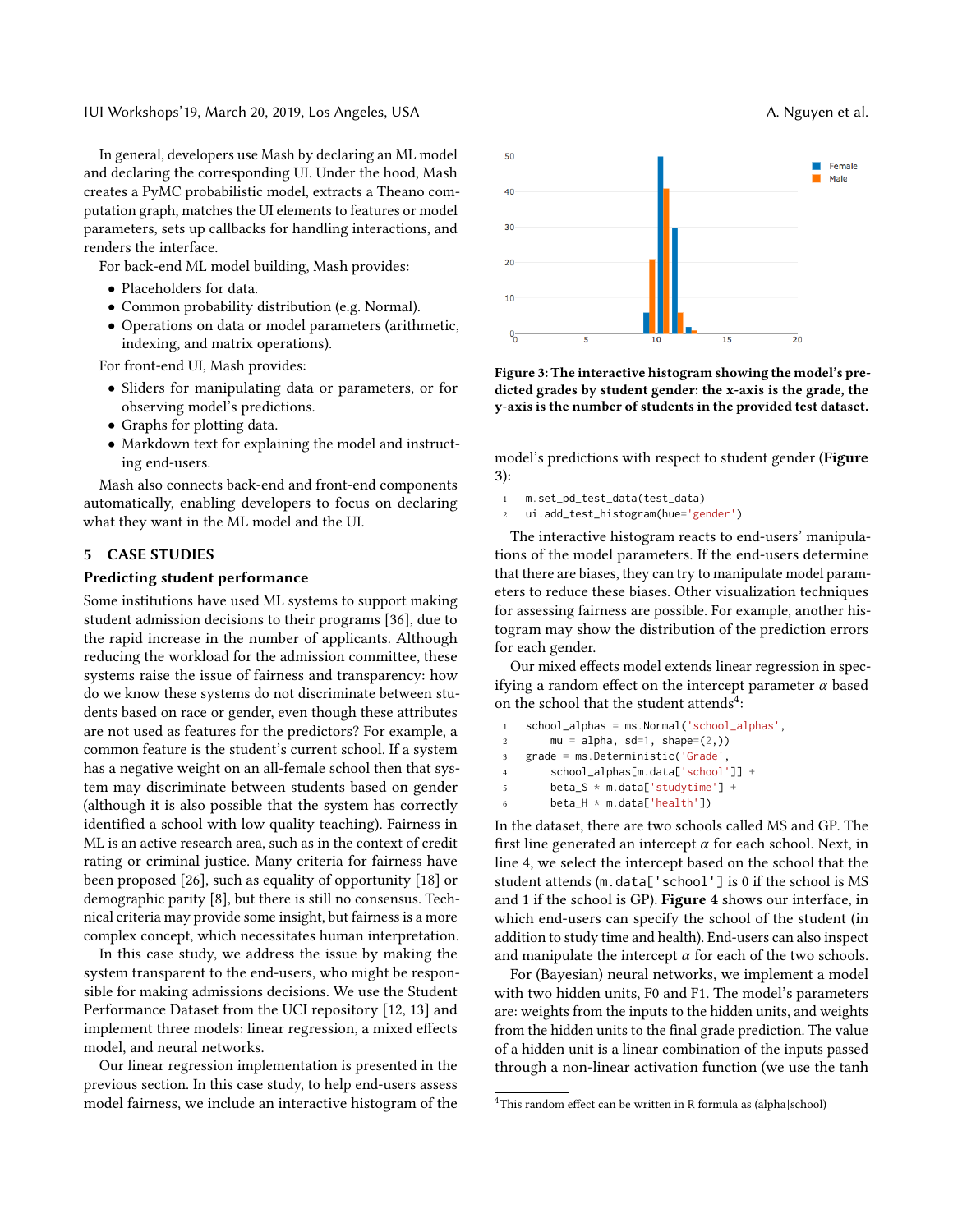### Mash: software tools for developing interactive

<span id="page-4-0"></span>

| studytime                |   |   | 2.00  |
|--------------------------|---|---|-------|
| health                   |   |   | 4.00  |
| school<br>$(O=MS, 1=GP)$ |   | C | 1.00  |
| alpha MS                 |   |   | 8.81  |
| alpha GP                 |   |   | 9.03  |
| beta <sub>S</sub>        |   |   | 0.50  |
| beta_H                   | c |   | 0.04  |
| Grade                    |   |   | 10.19 |
|                          |   |   |       |

Figure 4: The UI for the mixed effects model.

<span id="page-4-1"></span>

| studytime         |  | 2.00    |
|-------------------|--|---------|
| health            |  | 3.00    |
| W (studytime, F0) |  | $-0.97$ |
| W (studytime, F1) |  | $-1.17$ |
| W (health, F0)    |  | $-0.63$ |
| W (health, F1)    |  | $-0.07$ |
| F <sub>0</sub>    |  | $-1.00$ |
| F1                |  | $-0.99$ |
| W (F0, Grade)     |  | $-5.11$ |
| W (F1, Grade)     |  | $-5.10$ |
| Grade             |  | 10.15   |

#### Figure 5: The interface for our Bayesian neural networks.

function):

$$
F0 = \tanh[\text{studytime} \times W(\text{studytime}, F0) + \text{health} \times W(\text{health}, F0)] \tag{2}
$$

Where  $W(X, Y)$  is the weight from X to Y (for example the weight W(health, F0) connects the input health to the first hidden unit F0). In Figure [5](#page-4-1), we display our UI. End-users can manipulate data, manipulate model parameters, and observe the predicted grade (similar to previous UIs). A potential issue is that the hidden units F0 and F1 have no obvious interpretations. Furthermore, for applications with a large number of features, the large number of parameters in a neural network may make it difficult for user to inspect and manipulate. To address these, developers can implement sparsity or disentangled representations [\[20\]](#page-6-17) to reduce the number of parameters and construct hidden units with clearer meanings.

#### Movie recommendation

Recommendation systems provide suggestions of items to users. For instance, a movie recommendation system may suggest new movies to a user given the ratings that user gave to other movies, often leveraging a large dataset of previous ratings.

#### and transparent machine learning systems **ICI Workshops's** IUI Workshops' 19, March 20, 2019, Los Angeles, USA

Explanations for recommendation systems exist and have been widely used in commercial systems such as in Netflix, but they are typically static, such as 'people like you also watch'. In this case study, we consider making a recommendation system transparent and interactive to users. Users can directly manipulate the model's parameters, and observe how the recommendation changes. This is useful for users to see how the system works, explore different recommendations, or find recommendations for friends.

One of the most common techniques for recommendation is Probabilistic Matrix Factorization (PMF) [\[31\]](#page-6-1), in which the system identifies and estimates a number of hidden factors for each item (movie) and user (viewer). Assuming that there are n users and m movies. The idea in PMF is to factor the  $n \times m$  ratings matrix into two matrices: a  $n \times k$  user matrix U and a  $m \times k$  movie matrix M, where k is the number of factors (which is usually set to a small number, we set  $k = 3$ ). PMF assumes that the rating by user  $i$  for movie  $j$  is the dot product of two  $k$  dimension row vectors:  $U_i$  and  $M_j$ . Intuitively,  $U_i$  describes user i and  $M_i$  describes movie j. Our implementation first defines the PMF model:

```
1 # User matrix
2 Users = ms.Normal('Users', mu=0, sd=1,
3 shape=(n_users, n_factors))
4
5 # Movie matrix
    Movies = ms.Normal('Movies', mu=0, sd=1,
7 shape=(n_movies, n_factors))
8
9 # Rating matrix
10 rating = ms.Deterministic('Rating',
11 Users[m.data['userId']]
12 .dot(Movies[m.data['movieId']].T))
  We next define the UI:
1 # Sliders for selecting user and movie
2 userId = ui.add_slider('userId')
```

```
3 movieId = ui.add_slider('movieId')
```

```
4
5 # Shows the name of the selected movie
6 ui.add_dynamic_text(data=movie_names,
7 from_index=movieId)
8
9 # Sliders for user factors
10 for i in range(n_factors):
11 ui.add_slider('Users', (0, i),
12 display_name='User F' + str(i))
13
14 # Sliders for movie factors
15 for i in range(n_factors):
16 ui.add_slider('Movies', (0, i),
17 display_name='Movie F' + str(i))
18
19 # The predicted rating
20 ui.add_slider('Rating')
```
In Figure [6](#page-5-16), we show our UI, where end-users can: (1) select a user (movie viewer) and a movie, (2) manipulate the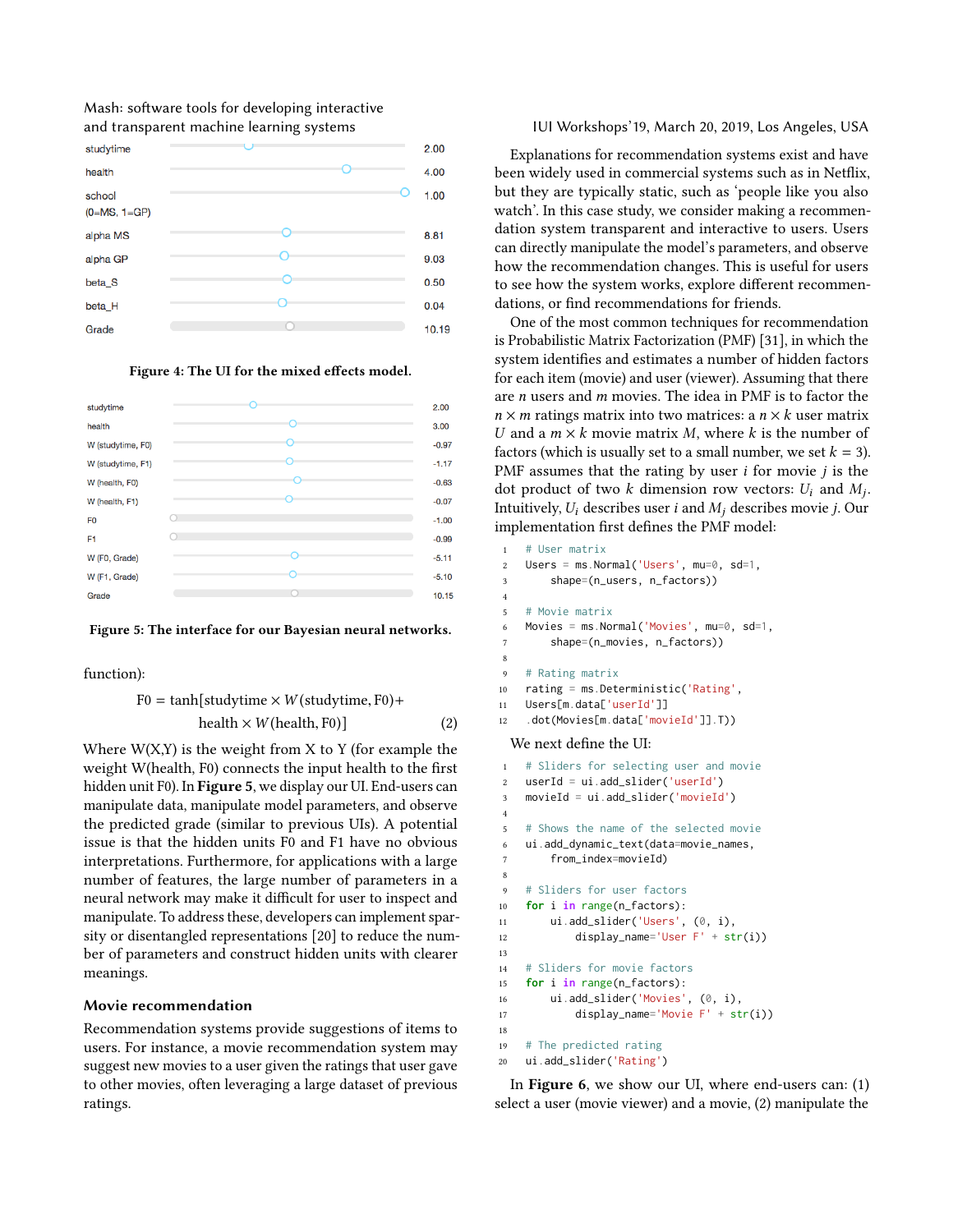IUI Workshops' 19, March 20, 2019, Los Angeles, USA A. Nguyen et al.

<span id="page-5-16"></span>



factor values for the selected user and movie, and (3) observe the predicted rating (also for the selected user and movie). A potential difficulty is that the factors (F0, F1, and F2) have no clear meanings. To better understand the predictions, the end-users may need to look at a large number of movies and movie factors. For example, if the value of 'Movie F0' is consistently high for action movies, then the factor F0 may be correlated with that genre. End-users can then interpret the value of 'User F0' as a measure of how much the selected user likes action movies.

#### 6 DISCUSSION

#### Conclusion

We have presented Mash, a software library for developing interactive and transparent ML systems. We also presented our Mash implementations of four models in two case studies. We see Mash as a step toward better interactions between human and ML systems.

#### Limitations and future work

Mash is built on top of PyMC [\[28\]](#page-6-11), which has a limitation in scaling to large datasets, and Theano [\[5\]](#page-5-10), which is no longer in active development. Future work could integrate Mash to more recent ML libraries such as Tensorflow [\[1\]](#page-5-0) or PyTorch [\[27\]](#page-6-10). The main interactions in Mash-built UIs are manipulating sliders and observing model predictions, which could be difficult for end-users in applications with a large number of features or parameters. Future work may develop techniques for interacting with high-dimensional features or parameters.

#### ACKNOWLEDGMENTS

We thank the anonymous reviewers for their time in reviewing this paper. This work is supported in part by National Science Foundation grant No. 1253413. Any opinions, findings, and conclusions or recommendations expressed by the authors are entirely their own and do not represent those of the sponsoring agencies.

#### REFERENCES

- <span id="page-5-0"></span>[1] Martín Abadi, Paul Barham, Jianmin Chen, Zhifeng Chen, Andy Davis, Jeffrey Dean, Matthieu Devin, Sanjay Ghemawat, Geoffrey Irving, Michael Isard, Manjunath Kudlur, Josh Levenberg, Rajat Monga, Sherry Moore, Derek Gordon Murray, Benoit Steiner, Paul A. Tucker, Vijay Vasudevan, Pete Warden, Martin Wicke, Yuan Yu, and Xiaoqiang Zhang. 2016. TensorFlow: A system for large-scale machine learning. In OSDI.
- <span id="page-5-9"></span>[2] Salman Ahmad, Alexis Battle, Zahan Malkani, and Sepandar D. Kamvar. 2011. The jabberwocky programming environment for structured social computing. In UIST.
- <span id="page-5-5"></span>[3] Saleema Amershi, Maya Cakmak, W. Bradley Knox, and Todd Kulesza. 2014. Power to the People: The Role of Humans in Interactive Machine Learning. AI Magazine 35 (2014), 105–120.
- <span id="page-5-2"></span>[4] Saleema Amershi, David Maxwell Chickering, Steven M. Drucker, Bongshin Lee, Patrice Y. Simard, and Jina Suh. 2015. ModelTracker: Redesigning Performance Analysis Tools for Machine Learning. In CHI<sub>.</sub>
- <span id="page-5-10"></span>[5] James Bergstra, Olivier Breuleux, Frédéric Bastien, Pascal Lamblin, Razvan Pascanu, Guillaume Desjardins, Joseph Turian, David Warde-Farley, and Yoshua Bengio. 2010. Theano: A CPU and GPU math compiler in Python. In Proc. 9th Python in Science Conf, Vol. 1.
- <span id="page-5-8"></span>[6] Michael S. Bernstein, Greg Little, Rob Miller, Björn Hartmann, Mark S. Ackerman, David R. Karger, David Crowell, and Katrina Panovich. 2010. Soylent: a word processor with a crowd inside. In UIST.
- <span id="page-5-12"></span>[7] David M Blei, Andrew Y Ng, and Michael I Jordan. 2003. Latent dirichlet allocation. Journal of machine Learning research 3, Jan (2003), 993–1022.
- <span id="page-5-13"></span>[8] Toon Calders, Faisal Kamiran, and Mykola Pechenizkiy. 2009. Building classifiers with independency constraints. In Data mining workshops, 2009. ICDMW'09. IEEE international conference on. IEEE, 13–18.
- <span id="page-5-1"></span>[9] Bob Carpenter, Andrew Gelman, Matthew D Hoffman, Daniel Lee, Ben Goodrich, Michael Betancourt, Marcus Brubaker, Jiqiang Guo, Peter Li, and Allen Riddell. 2017. Stan: A probabilistic programming language. Journal of statistical software 76, 1 (2017).
- <span id="page-5-3"></span>[10] Rich Caruana, Yinjun Lou, Johannes Gehrke, Paul Koch, Marc Sturm, and Noémie Elhadad. 2015. Intelligible Models for HealthCare: Predicting Pneumonia Risk and Hospital 30-day Readmission. In KDD.
- [11] Chih-Chung Chang and Chih-Jen Lin. 2011. LIBSVM: a library for support vector machines. ACM transactions on intelligent systems and technology (TIST) 2, 3 (2011), 27.
- <span id="page-5-14"></span>[12] Paulo Cortez and Alice Maria Gonçalves Silva. 2008. Using data mining to predict secondary school student performance. (2008).
- <span id="page-5-15"></span>[13] Dua Dheeru and Efi Karra Taniskidou. 2017. UCI Machine Learning Repository. (2017).<http://archive.ics.uci.edu/ml>
- <span id="page-5-4"></span>[14] Finale Doshi-Velez and Been Kim. 2017. Towards a rigorous science of interpretable machine learning. arXiv preprint arXiv:1702.08608 (2017).
- <span id="page-5-6"></span>[15] Jerry Alan Fails and Dan R. Olsen. 2003. Interactive machine learning. In  $III$  '03.
- <span id="page-5-7"></span>[16] James Fogarty, Desney S. Tan, Ashish Kapoor, and Simon A. J. Winder. 2008. CueFlik: interactive concept learning in image search. In CHI.
- <span id="page-5-11"></span>[17] Stuart Geman and Donald Geman. 1984. Stochastic relaxation, Gibbs